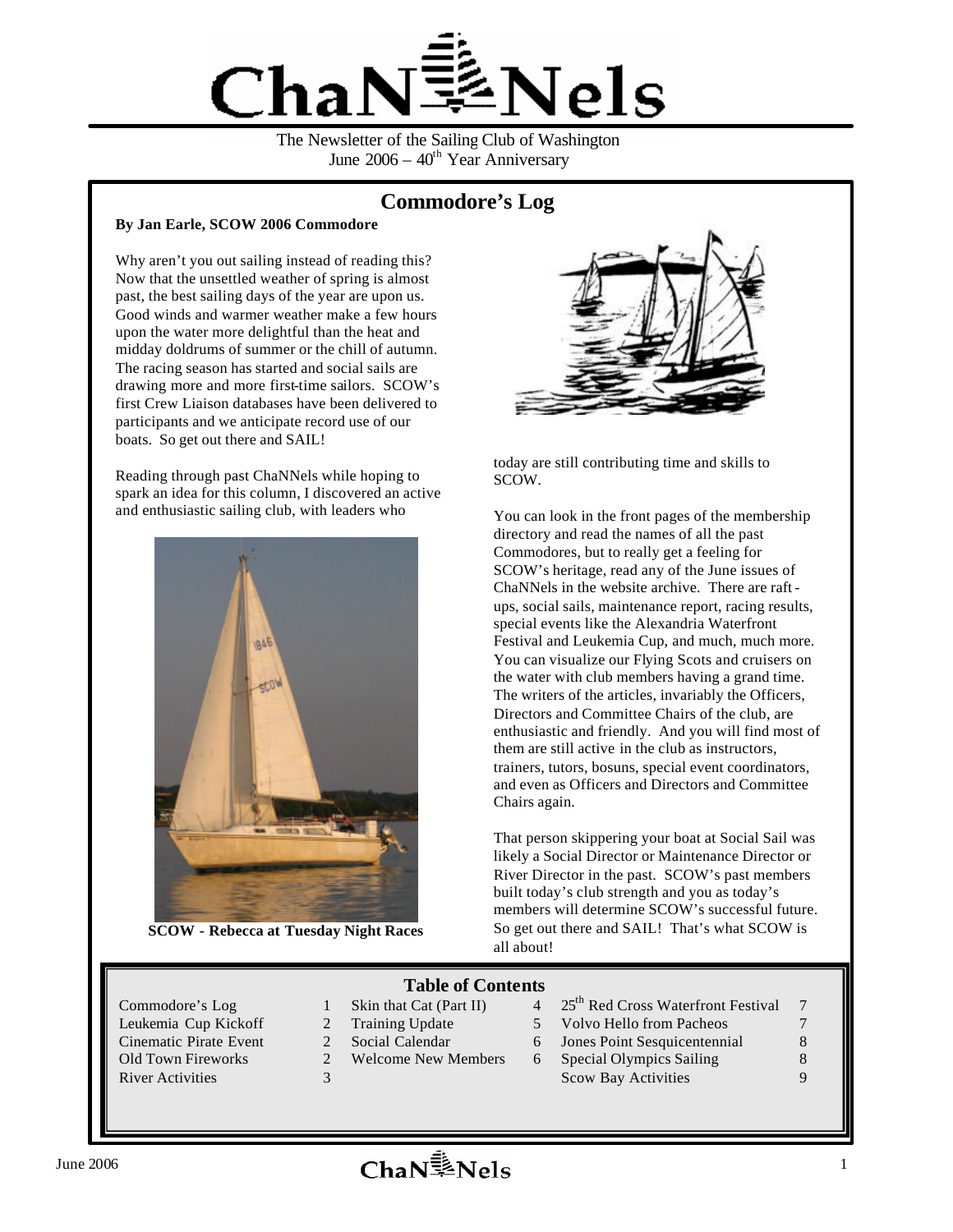# **Leukemia Cup Kickoff Event**

It is time to gear up for our party on the Potomac! Please join your fellow area sailors and veteran Leukemia Cup Regatta participants at the Mount Vernon Yacht Club on Sunday, June 4<sup>th</sup> for a Mt. Gay Rum Summer Kickoff Cookout. The Leukemia Cup Regatta Kickoff will be held from 5:00 pm to 7:00 pm and all proceeds from the event and entire campaign will benefit the National Capital Area Chapter of The Leukemia  $\&$ Lymphoma Society.

Come as you are and collect fundraising tips from our past "Fantasy Sail" representatives, pre-register for the Regatta event to get "early bird" incentives, meet our "Honorary Skippers" for whom we will be raising our sails this campaign season, and also eat, drink and win prizes! Many exciting developments and event details will be announced, such as new top fundraiser awards and a raffle to win a Laser PRO or West Marine Inflatable Boat by Zodiac.

Contact Lauren Hospital at the Society for more details - 703.960.1100, x249 or **hospitall@lls.org**. Also, be sure to **SAVE THE DATE for Sept. 8th and 9th for the 13th Annual Leukemia Cup Regatta at the Washington Sailing Marina**.



# **Cinematic Pirate Event!**

Prepare to be blown out of the water. Pirate Jack Sparrow sets out to save a governor's daughter from fellow pirates, with the hopes that it will give him the opportunity to regain the ship that was stolen from him. Watch for signs of this Pirate engagement (and how SCOW members can participate) coming soon (via email) to shorelines near you! July 7th http://disney.go.com/disneypictures/pirates/

# **Old Town Fireworks -- River Raft-Up Saturday June 17**

The Alexandria Water Festival will be in full swing this weekend, with a fireworks display Saturday evening. Why not raft-up with SCOW's cruisers and enjoy the festivities on the water? Our River Director suggests that a good raft-up place would be on the Maryland side of the river near the Red Nun #2, just outside the channel, across from Old Town. Bring a dish to share, and wait for the fireworks to begin! For more information, contact river@scow.org



**Photo courtesy of photographer Ken Flemmer**

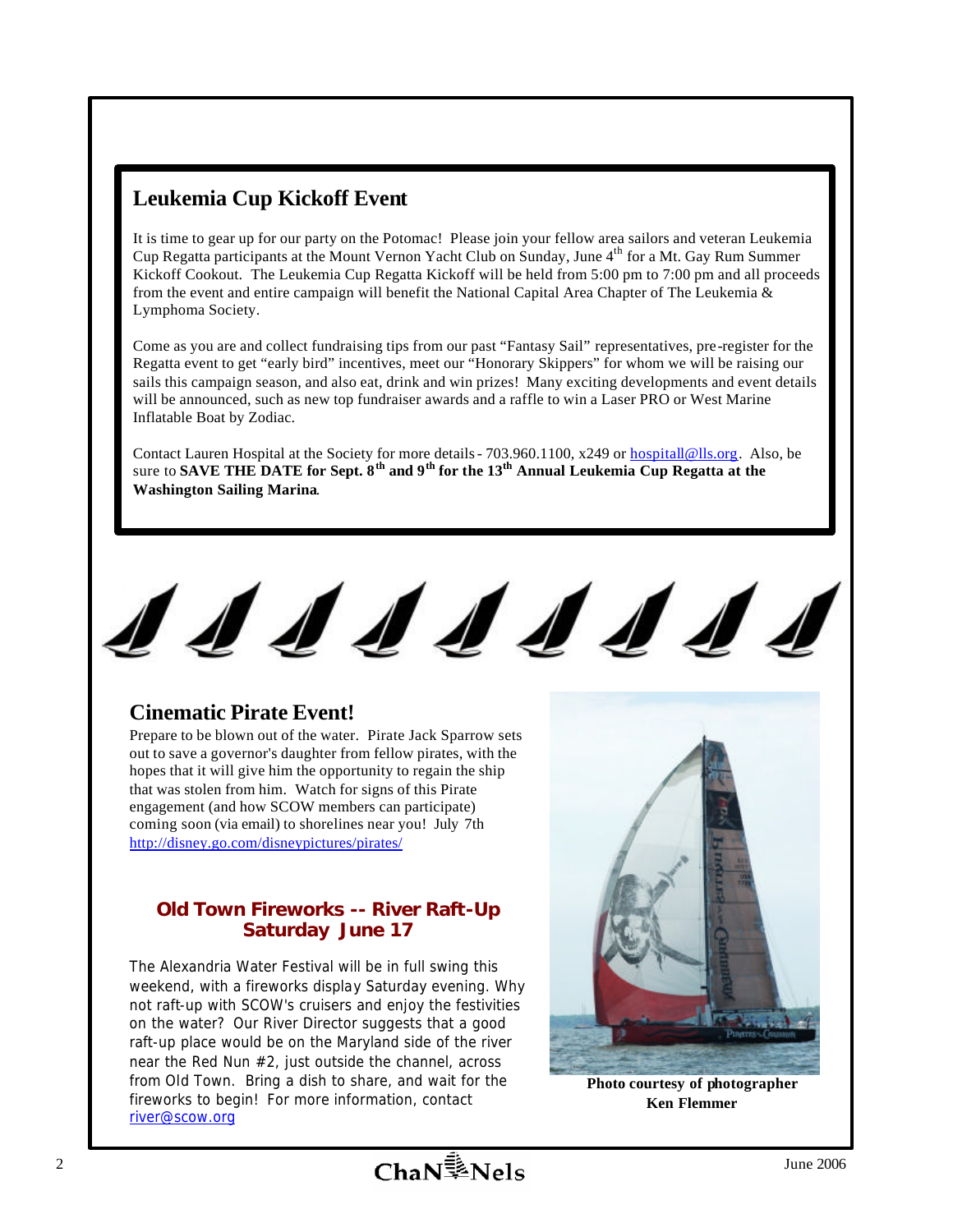# SCOW

Sailing Club of Washington **2006 RIVER ACTIVITIES**

**June – December, 2006**

# **OLD TOWN FIREWORKS**

Raft/Anchor & Dine Saturday, June 17

**OVERNIGHT**  Mattewoman Creek June 24-25 (Wind/Rain Date)

**RIVER RALLY** Scow Anniversary Event Saturday, July 1

**INDEPENDENCE DAY** Riverside Fireworks Tuesday, July 4

**SUMMERTIME SAIL** Potluck Raft-up

Friday, July 14

**SUMMERTIME SAIL** Let's Just Sail! Friday, July 28

**FULL MOON**

Full Moon Cruising Wednesday, August 9



**JAZZ JUBILEE** Smoot's Cove Raft-up

Friday, August 25

**MOONLIGHT SAIL** Classical Sonata Serenade Friday, September 8

**FT. WASHINGTON** Moonlight Sail

Friday, October 6

# **GUNSTON COVE CAMPOUT**

Drive or Float to Park October 14-15

**HOT TODDY SAIL**

Friday, October 27

**PARADE OF LIGHTS**

Saturday, December 2

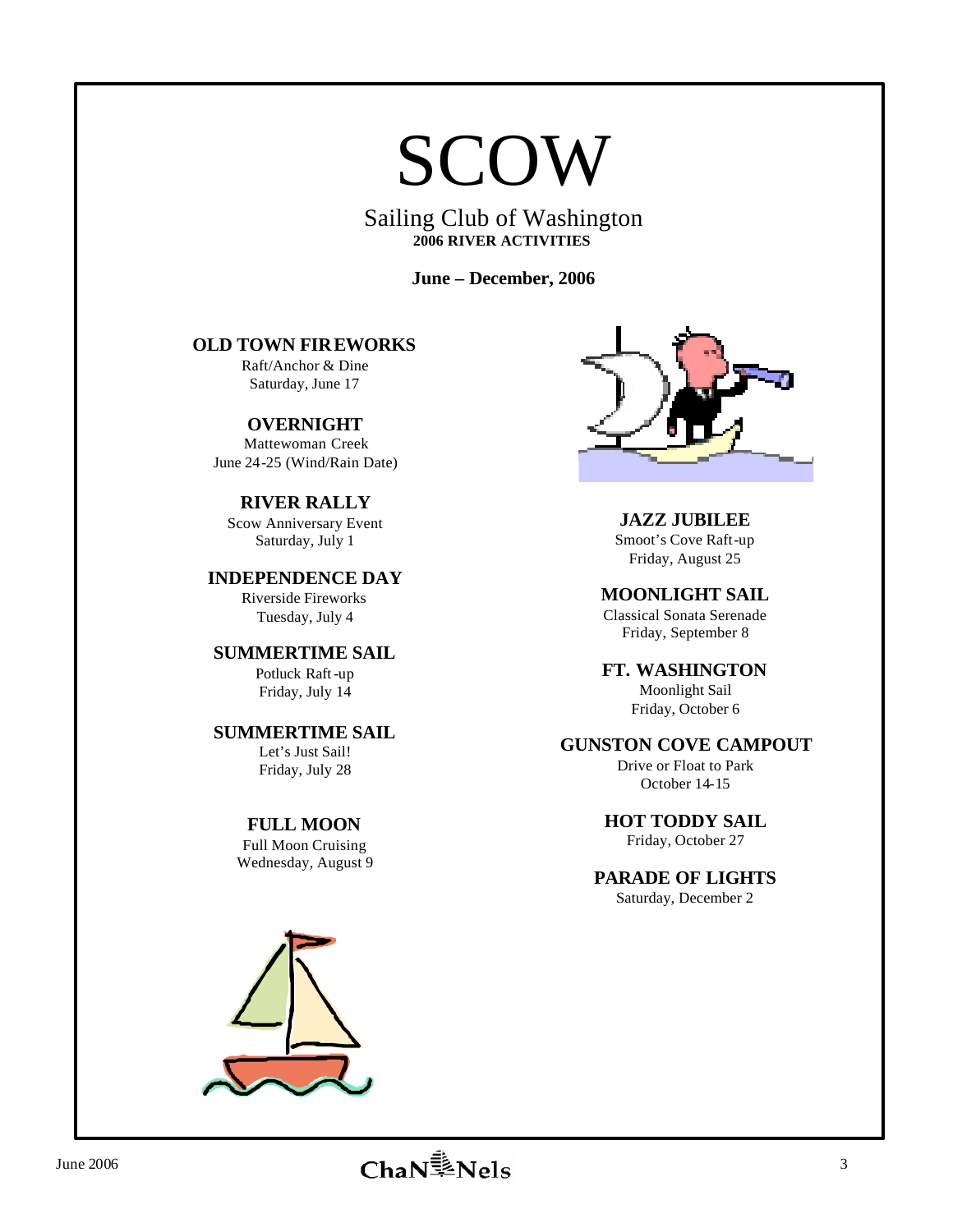# **Skin That Cat – Catamaran Comparison**  Part II of II

Henry Cheng, Vice Commodore

Hello again sailors… Last month I covered the saloon, galley and instruments of the Moorings and Lagoon Cats. Now let's turn our attention to the cockpit. In my opinion, all the models are well designed. The Moorings models may be a little more user friendly because they mount the GPS in the cockpit instead of the navigation station inside the saloon.

The sheets and lines on the Lagoon boat all lead into the cockpit including the main halyard. However, on the Moorings' boat, the main halyard is located at the mast. This may seem to be a disadvantage until one discovers the windlass is also designed to assist in raising the main. One cannot appreciate this feature until that person has to raise the main on a forty-five foot boat. This nice little feature also applies to the M3800 and M4200. For the Lagoon boats, it is helpful to have a crew member feed the halyard while another crew member raises the main inside the cockpit with the help of the winch.

Back to the cockpit, the traveler for the Lagoon boat is located at the back of the aft bench and easy to see when adjusting the main. The Moorings, however, is located



For more info on Lagoon 410 http://catamaransailing.com/Bareboat/L410.htm



**SCOW Vice Commodore Henry Cheng**

above an arch that is harder to see while underway. The downside for the Lagoon boat is that crew, specially sitting on the aft bench, must pay attention to the load on the traveler in case it flies from one end to the other. Aft of the traveler, the Lagoon boats have davits installed for hoisting the dinghy about the water, which in turns help the performances of the boat and our 380 on a broad reach reports a maximum of two digits in speed. The Moorings model that I sailed on last year did not have davits installed. This hurt the boat's performance by as much as one knot and it was also a potential hazard of fouling the propeller in reverse gear. Newer Moorings models that I have seen in catalogs, have davits installed.

Anchoring is easy in all models with the help of a windlass and the two diesel engines. Do make sure the appropriate engine is running or current drawn will trip the circuit breaker.

The accommodations on all models are generous compared with monohull vessels. However, the forward 1 person bunk on the Moorings 4500 seems to be unnecessary because it is so small and you have to crawl into it, definitely not for someone who is claustrophobic. The same space in the Lagoon becomes an empty storage hatch which we gladly used for empty luggage bags on one side and garbage storage on the other side. For the Moorings boat, we ended up throwing the garbage bags inside the engine compartment which was a bit of a concern when running that engine.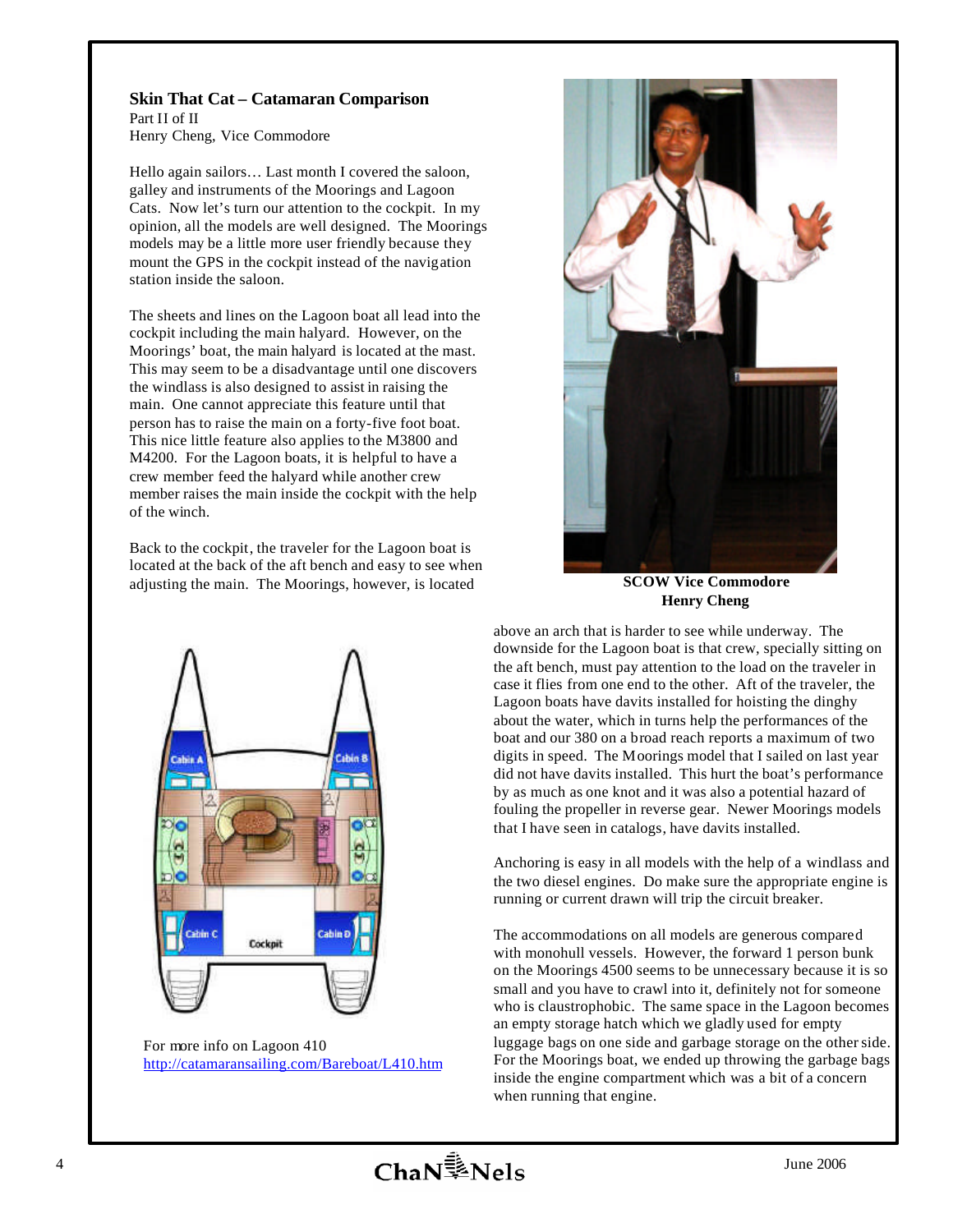#### **Skin That Cat** (Continued)

The Moorings 3800's shower and head are nice. There is a separate head and shower and one with full facility. There is a portal on the M3800 and L380 which opens to the water and one should make sure it is closed properly before underway or anything stored close to it may get splashed or even go into the water.

As far as performance goes, I have to admit these boats are well designed and very easy to sail. Granted they can't point as high as a monohull does but they sure do make up for it in speed and amenities. So next time when you are charting for a week or more, do consider one of those cat and you may have a pleasant surprise on how well these floating hotels do on the water.



**SCOW – Doug Kelch Speaking on the Virtues of Small Boat Sailing**



**Lagoon 410 cockpit**

# **Training Update**

Kristin Stone, Training Director

SCOW's training programs depend on our volunteer instructors. May presented some training challenges when two instructors had to bow out of their scheduled classes. I'm extremely grateful to Larry Gemoets who stepped in to teach the Intermediate Class and to Mike Murphy who filled in and taught the Spinnaker class. These classes would have been cancelled if replacement instructors could not be found. Please remember to thank your instructors for the time and talents they share with you.

Have you ever considered becoming a trainer? Please email me (training@scow.org) if you would like more information on becoming a land or water trainer.

#### **Current Training Opportunities:**

Spinnaker Class: August 5<sup>th</sup>

Basic Sailing Class: land dates: 9/6, 9/13, 9/20, 9/27 water dates:9/9, 9/10, 9/16, 9/17, 9/30, 10/1

Email me at training@scow.org if you want more information or are interested in registering for any of these classes.

#### **Next Membership Meeting: Monday, June 12th, 2006**

All meetings are on the second Monday of the month. Location is at the American Legion, 400 Cameron Street, in Old Town Alexandria (around the corner from Gadsby's Tavern). Socializing downstairs begins at 6:30 pm. The meeting begins upstairs at 7:30 pm.

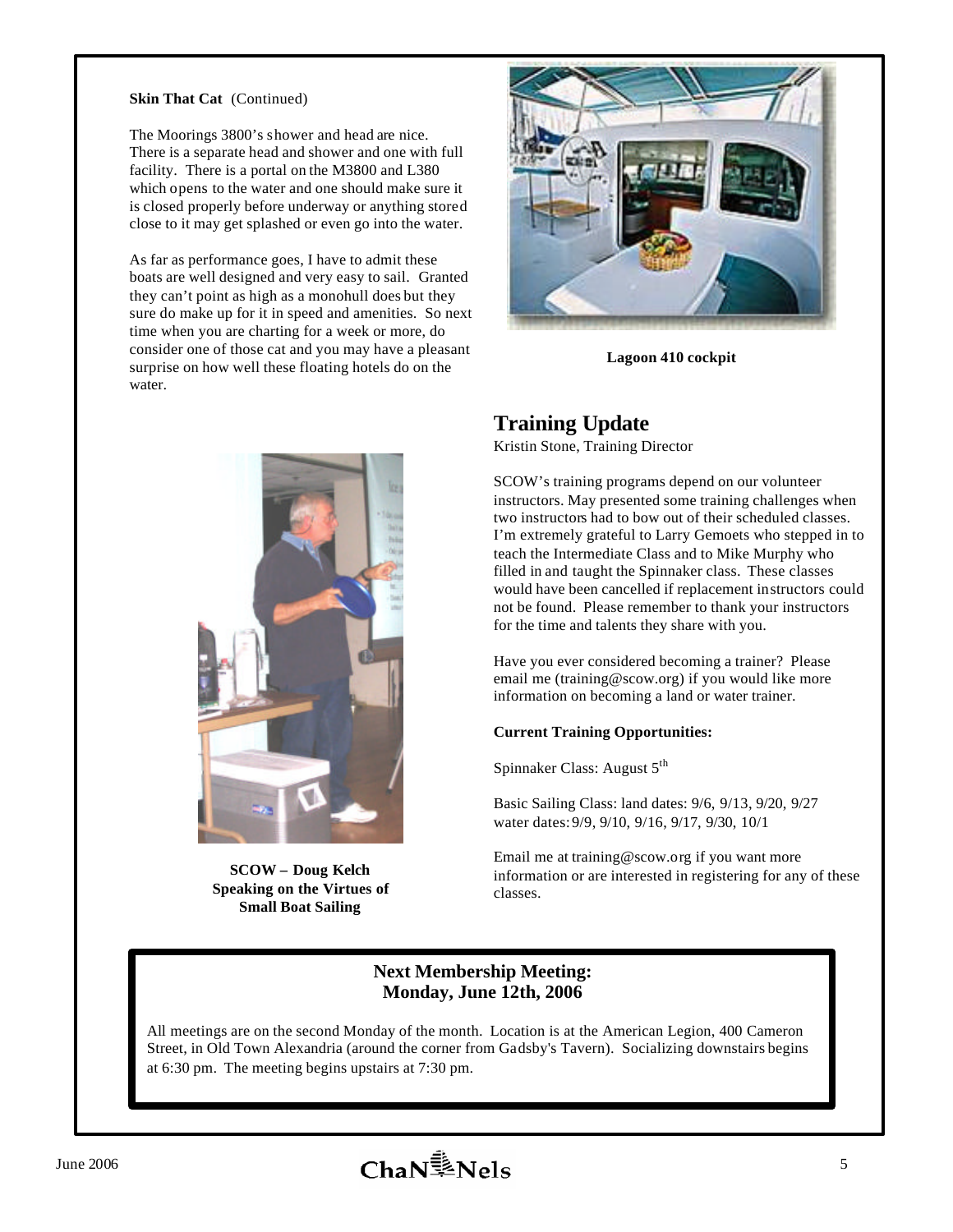# *SCOW SOCIAL CALENDAR FOR 2006*

**Every Thursday Night - Social Sails**: Every Thursday night, we meet at the dock (Washington Sailing Marina) to socialize, eat and sail. Please sign up for co-chef and Dockmaster opportunities.

All are welcome. Be sure to sign up for a sail with the Dockmaster. Visitors need to sign the waiver of agreement before they sail.

Dockmaster and co-chef opportunities are available by contacting social@scow.org Your assistance in launching boats and putting them away is welcome!!!

#### **July 1 – SCOW 40th Anniversary Barbeque**

Watch the SCOW website and your email notices for more information about this event.

**September 16 &17 – Smith Island Trip**, Weekend trip, (Limited Space) - This was a huge success last year. Hope you can join us this year.

**October –** Fall Flotilla

**November 18 –** Hail & Farewell at City Tavern in Georgetown



# SCOW Welcomes New Members

Jessica Arnett Erica E. Barry Joseph Barry Amber Bifolck Katherine Caldwell Elizabeth Carter Ellen Cooper Randolph Estabrook

Virginia Gutierrez Eamon Hagerty Susan Hume Behany Luccio Douglas Luccio Michael Sweezy Jr. Caron Ward Jennifer L. Watson JoAnn E. Wright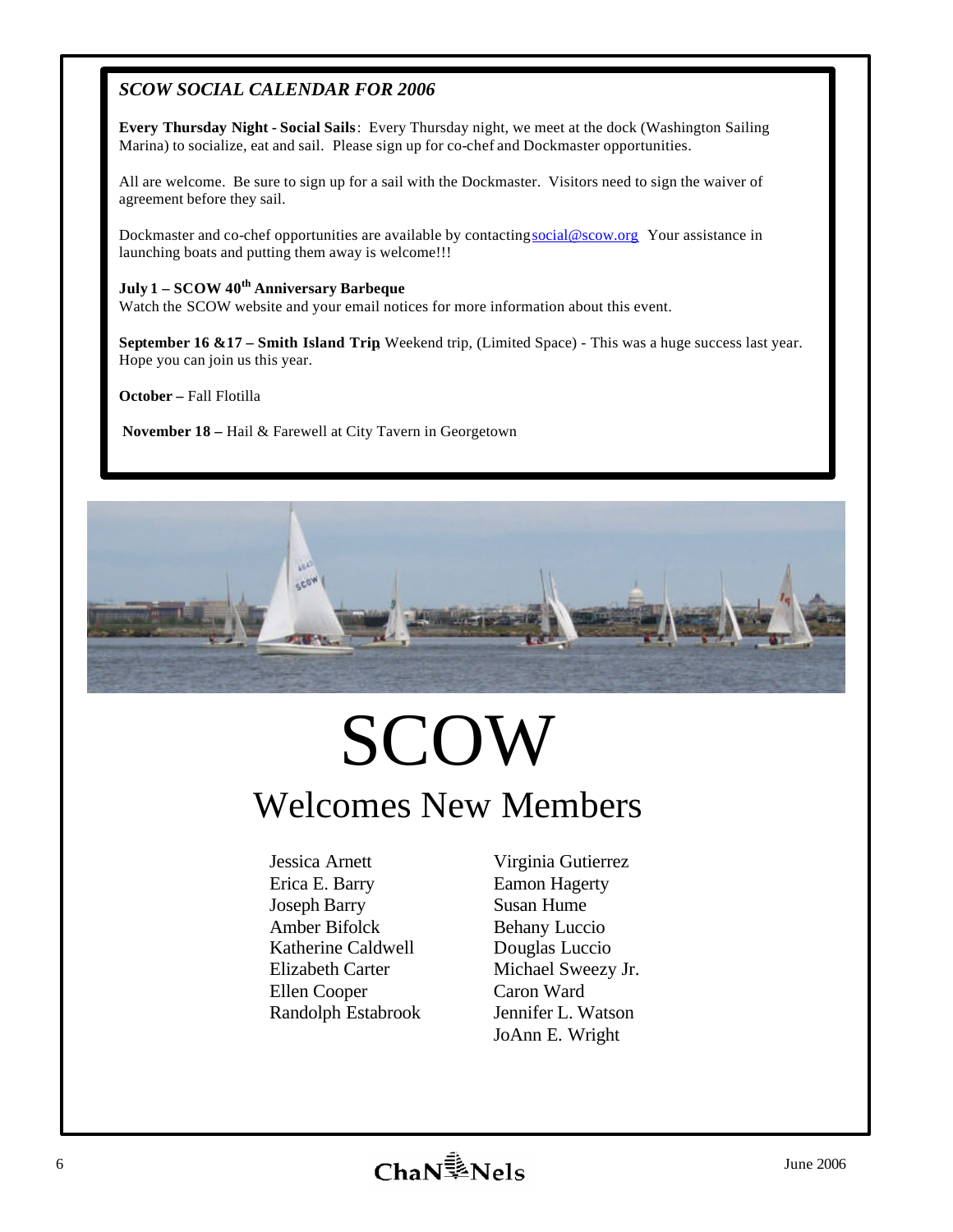# **25th Annual Alexandria Red Cross Waterfront Festival**

The Festival benefits the Alexandria Red Cross and features live music, arts and crafts, food, living history exhibits, and visiting ships. The tall ship *Kalmar Nickel* and the Schooner *Sultan* will be docked at the Festival and open for free tours. For more information on the Festival, including shuttle service from Metro, visit www.waterfrontfestival.org. The festival will be held at Oronoco Bay Park on the following days:

Saturday, June 17, 10:00 am – 9:00 pm Sunday, June 18, 11:00 am – 7:00 pm

SCOW will again be manning a club booth at this event. We've participated for more than 15 years and this is a major event for introducing SCOW to the public. Many members have joined SCOW as a result of this event. Volunteers are needed for Friday evening (June 16) set-up and Sunday evening take-down. Volunteers are also needed to staff the SCOW booth (see below), handing out SCOW flyers and answering questions about local sailing in general and SCOW specifically. **Free admission to the Festival is provided for volunteers** on the day of their shifts, but transportation and parking are the responsibility of each volunteer. To help out, contact SCOW event coordinator Karyl Owings at **karylc@yahoo.com**.

#### Volunteer needs:

Set  $Up - Friday$ , June 16, about 6:30 pm to 8:00 pm

Need 5 crew at WSM to unstep the mast, follow the boat and restep the mast in Alexandria

Festival Booth – Saturday, June 17

Need 3 volunteers for each shift 10:00 am to 1:00 p m 1:00 pm to 4:00 p m 4:00 pm to 7:00 p m

Festival Booth – Sunday, June 18

Need 3 volunteers for each shift 11:00 am to 2:00 p m 2:00 pm to 5:00 p m 5:00 pm to about 8:00 pm -9:00 pm (can include help with take-down)

Take-Down – Sunday, June 18

• 5 crew at Festival booth to unstep the mast, follow the boat and restep the mast at WSM (can include last shift of booth volunteers)

# **Greetings to our SCOW friends**

From May 4 through May 7, the Maryland Maritime Heritage Festival (MMHF) hosted the **Annapolis Stopover of the Volvo Ocean Race** (VOR). www.volvooceanrace.com.

Here are a couple of photos we (Nelson and Betty Pacheco) took as the Volvo fleet was passing Herring Bay, about 20 miles south of the start. Wind was about 9 from the NE, we were doing 5-6 on a friend's Island Packet, and they flew past us doing 10-12 at least. It surprised me how much off the wind these boats like to sail to get good VMG.

*Pirates* was in first at the time, but by the time we got these photos *Cayard* was well ahead of us. Betty took the first photo of me as Ericsson and one of the ABN boats were passing, and I took the second one of Betty when the other ABN boat was passing. These are heavier boats, so they were trailing the lighter boats in the fairly light winds and smooth Bay water.

There was one boat above us, but we kept our distance. It was quite a thrill. What you don't see in these photos were the 100 or so power boats all around them, many of them ahead of the sailboats and creating chop.



**Nelson Pacheo and the Volvo Ocean Race Boats**



**Betty Pacheo and the Volvo Ocean Race Boats**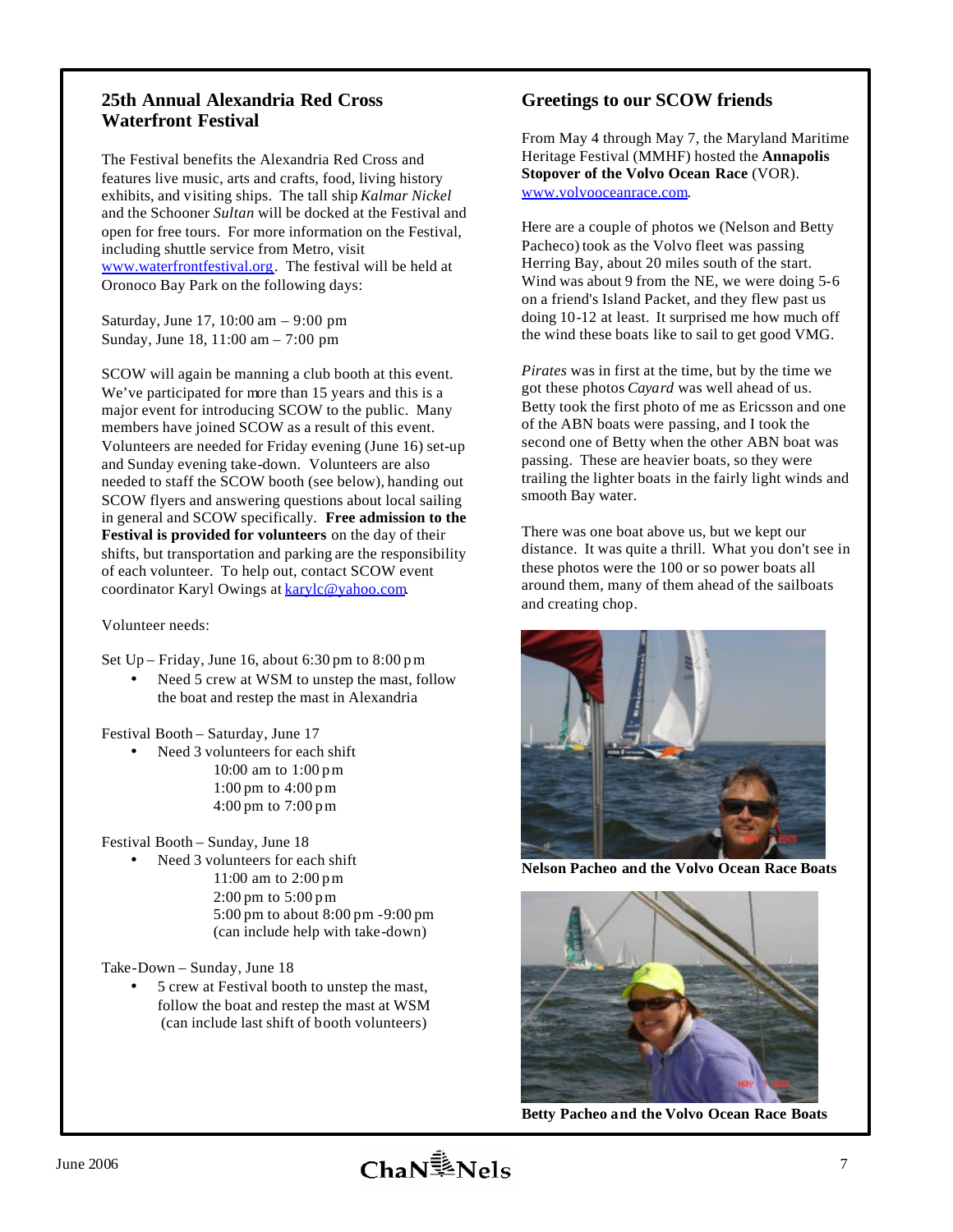# **Sailing Club of Washington Celebrates Jones Point Light Sesquicentennial**

Nearly hidden on the Virginia side of the Potomac River, just south of the foot of the Woodrow Wilson Bridge, is a little path that leads through the construction site under the bridge to a 50-acre National Park. Two major historic landmarks are located in that park - the original boundary stone laid by George Washington to mark the southernmost corner of the District of Columbia, and the Jones Point Lighthouse.

The lighthouse is one of the oldest inland waterway lighthouses in the U.S., and is the last remaining river lighthouse in the state of Virginia. It was built in 1855-1856 and first illuminated on May 4, 1856. The whale-oil lantern was later replaced with a kerosene lamp, and finally a Fresnel lens was installed, so that ships could see the light from a distance of up to nine miles. The light at Jones Point was extinguished in the early 1900's, to make way for a more prominent navigational beacon.

The lighthouse, a small white frame house with a cupola on the roof housing the light, was rescued and restored in 1926 by the Mt. Vernon Chapter Daughters of the American Revolution (DAR). It was removed from public access from 1936 until the end of WWII, when the DAR resumed its role as caretaker. The DAR deeded the property and preservation responsibilities to the National Park Service in 1964 but continues to be a working friend of this historic maritime landmark.



**Jones Point Light - Sesquicentennial**

May 2006 marked the  $150<sup>th</sup>$  anniversary of the first lighting of Jones Point Lighthouse on the Potomac in Alexandria, Virginia. The Sailing Club of Washington, in cooperation with the Mt. Vernon Chapter DAR (VA), sponsored a commemoration ceremony at the site on May 5, 2006. Speakers at the ceremony included SCOW Commodore Jan Earle (also representing Margaret Whetten Chapter DAR), Mrs. Barbara Muller (Mt. Vernon Chapter DAR Regent), Mr. Andrew MacDonald (Alexandria City Councilman), and Mr. Jim MacKay (Lyceum History Museum Director). SCOW Secretary Bonnie Dailey presented a bouquet of blue carnation and white mums on behalf of the Sailing Club of Washington, and Mrs. Ann Reidy presented a bouquet of red roses on behalf of Margaret Whetten Chapter DAR.

 For more information on Jones Point Light, see SCOW's February 2006 newsletter.



#### **SPECIAL OLYMPICS SAILING** Monika O'Connor

Each Monday in June (5th, 12th, 19th, 26th), skippers, crew, and athletes (Special Olympic participants) convene at the Marina around 5:30 pm - 5:45 pm for an evening of sailing, friendship, and fun. This year we will be sailing the three SCOW Flying Scots, three WSM Flying Scots, and two personally owned Flying Scots. Each boat will contain one skipper, one adult crew, and one/two athletes.

Volunteers are asked to arrive at the marina early to help rig the boats so that we get into the water and under sail by 6:00 pm. This is a great opportunity to get out on the water, meet fellow SCOW skippers and crew, make new friends, get that warm fuzzy feeling, laugh a lot and have a wonderful, all-inclusive sail. Both experienced skippers and new sailors are welcome to join in this experience.

If you can help out with this wonderful event or have any questions, please email Monika at specialolympics@scow.org.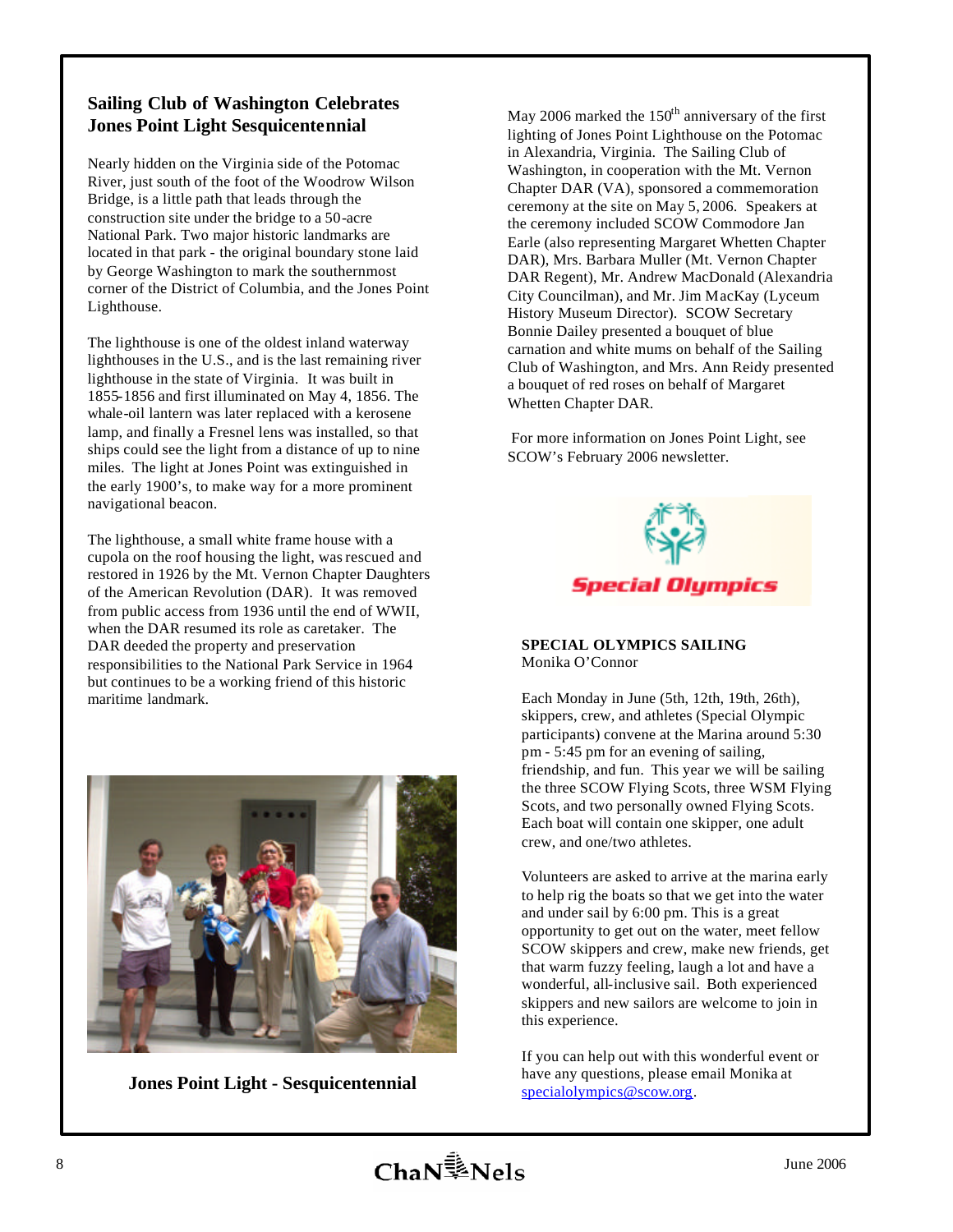Please reply to bay@scow.org with boat information and home port, as well as if you would be able to take on crew. Members interested in participating as crew, provide a brief description of your experience and contact information.

# **SCOW Bay Activities**

Jack Schwartz, Bay Director

# **Bay Raft-up Schedule**

June 24-25: Progressive Dinner Cruise (Rhode River) Everyone brings a course to share, and we all enjoy a great pot-luck meal aboard the rafted boats.

July 1: Grenadines Reunion raft-up (details TBD)

July 22-23: Music Cruise (Galesville?) Bring an instrument, your voice, or come as audience to enjoy sharing music on the water.

August 19-20: Land/Sea/Crab Feast-St Michael's (members can drive in for the party!)

September 2-4: Labor Day Cruise (Choptank River, Little Choptank)

September 16-17: Smith Island Trip & Crab Feast (Land/Sea)-Ferry trip to island, B&B accommodations, or sail over for the fun. (Dot Almassy, organizer)

October?: Fowl Weather Cruise (Alan Lewis, raftmaster)

November 10-11: Veteran's Day Cruise (TBD)



*Sangria* **during the Tax Day cruise**

Only two boats participated in the Tax Day cruise last weekend. (Maybe I should have given it a more enticing name.)

After a day of sailing on the bay, *Odyssey* anchored in the Rhode River, with Patrick and Rudy (as well as myself) aboard. After a while, *Sangria* joined us (Captain Jenny was joined by Bill) and we rafted together for snacks and some good wine. Sunday brought more great sailing and some shutterbugging (see photo). Henry Young joined Sangria's crew for the day.

The last major event was the Memorial Day Cruise, May 27-29; see the update from Raftmaster Beachem in the next issue of ChaNNels.



*Virginia*

Last week, we sailed out to watch the Parade of Sail into Annapolis, and "sort of" rafted to *Sea Frog*. The conditions were rough, with the boats colliding, so *Sangria* dropped an anchor and a line was passed across the sterns to get us close enough for conversation. The VOR boats were quite a distance away, but the *Pride of Baltimore* and *Virginia* came close enough under sail for a terrific view.



**Volvo Ocean Race Parade of Sail** Photo courtesy of Ken Flemmer

Over the weekend, we sailed *Odyssey* out to watch the start of the Volvo Ocean Race. Pretty exciting having one of those V-70s bearing down on you! Ken got some pretty good photos from the bow. I was busy keeping *Odyssey* out of their way.